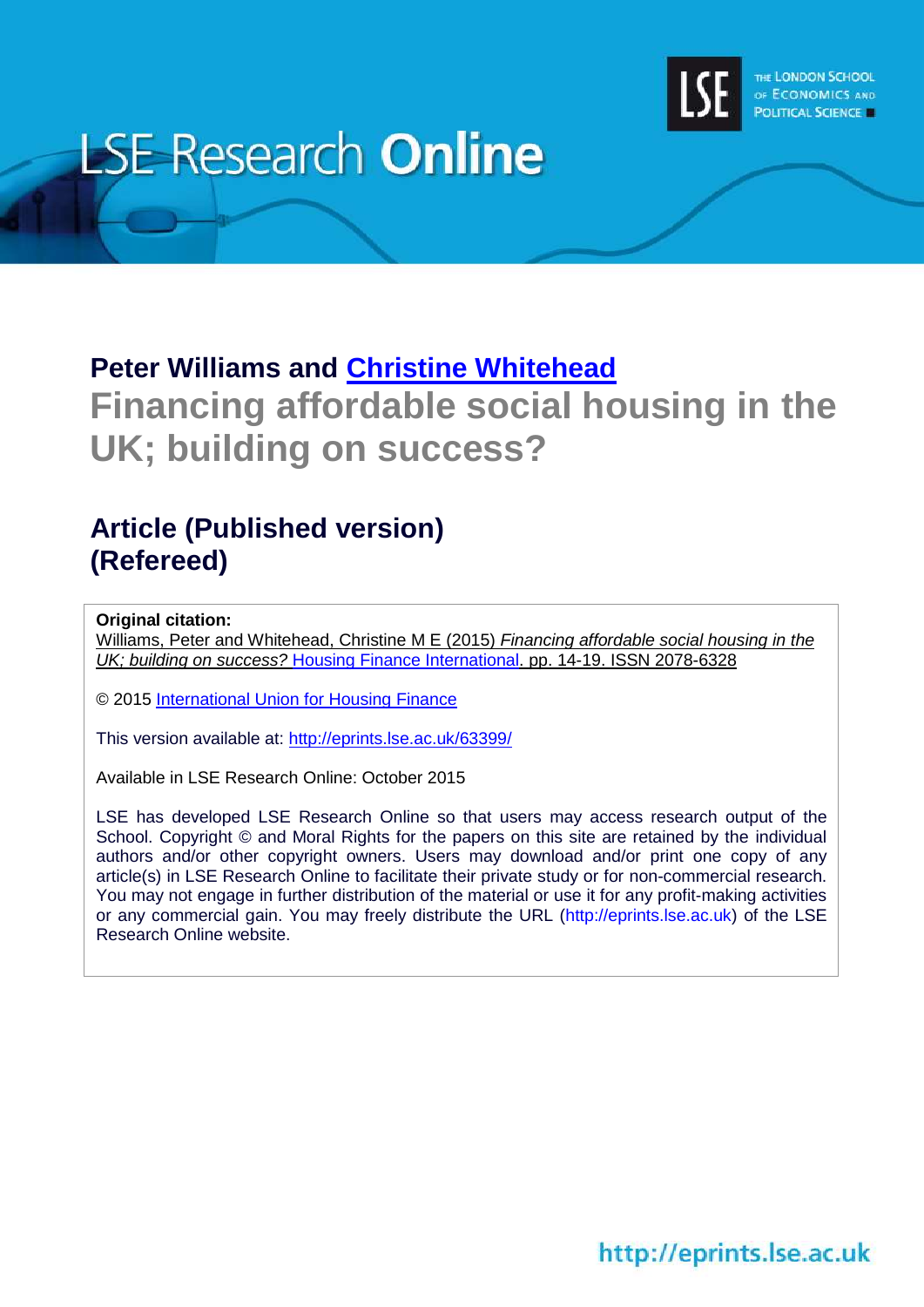## Financing affordable social housing in the UK; building on success?

 $\rightarrow$  By Peter Williams and Christine Whitehead

#### 1. Introduction

Housing associations [HAs] now provide some 10% of the total housing stock in England and have become the majority providers, overtaking local authorities, in the last few years in terms of both total number of homes and the scale of new development. They are non-profit organisations, usually with a mission to provide affordable housing for lower income and other vulnerable households. They have existed in one form or another for at least two centuries. However, they became important in housing provision only in the 1970s when the UK government began to offer considerable capital subsidies so that they could expand their levels of investment using their own capital and government finance.

Thereafter the next big change came in 1988 when the Conservative Government moved to restrict borrowing by local authorities and decided only to support new investment by HAs within a new funding regime. This involved enabling HAs to set their rents to cover costs and at least balance their budgets and then to borrow on the private finance market against these rents. Capital grants were provided to ensure that rents remained affordable and building was concentrated in areas of need – but increasingly associations had to compete for that grant by offering more for less. Over time the rate of grant from government has fallen from over 90% and sometimes higher before 1988 to usually well below 25% now. Indeed new HA building now often involves no direct government subsidy at all but is funded from HA reserves and private borrowing.

The regime put in place in 1988 had a number of safeguards including strengthening the regulatory framework to control standards and meet prudential targets. Most importantly income related housing allowances, now called Housing Benefit, provided a safety net for tenants and made the income stream for landlords secure. Although there have been many policy changes over the succeeding decades, as well as increasing complexities in financing mechanisms, this framework has fundamentally remained in place to this day.

A very different part of the market also set in place in the mid-1980s was the 'privatisation' of local authority housing through large scale voluntary transfers of their housing stock<sup>1</sup>. Under this regime local authorities could propose a transfer to a new organisation (usually a housing association and normally created from the local authority housing department) 100% funded by private finance. The price of the transfer was based on the projected income stream – taking account of projected rents and tenants' preserved right to buy offset by the costs necessary to bring the housing stock up to a decent standard. Tenants had the casting vote about such transfers based on rents and other conditions set for the first five years. This transfer process enabled the improvement of the stock which had often become run down during the previous decades and it usually involved a positive cash transfer to the Treasury.

Thus the mid-1980s saw the Government put in place a financing and regulatory regime which potentially involved much reduced direct government subsidy while at the same time achieving large programmes of investment both in newbuild and the existing stock. This was made possible by developments in the private debt finance market.

In this article Peter Williams and Christine Whitehead look back at the use of private finance to support social housing provision in the UK (and mainly England<sup>2</sup>) since 1988 and discuss how this market might evolve in coming years. Part of this discussion derives from the findings of regular seminars hosted at the London School of Economics on an annual basis from 1989 to 1999 where stakeholders discussed the evolution and development of the private finance regime to the point where funding affordable housing had become a mainstream activity. It draws in particular on the presentations and discussion at two later seminars, one in September 2009 when the global financial crisis was still at its height and the other in September 2014 when the system was beginning to move towards the 'new normal' both in terms of housing policy and financial regulation.

#### 2. The evolution of the private finance regime

Over the 26 years since 1988 it is clear that the private finance regime has evolved from an infant industry which had to be nurtured by government to one which is very much in the mainstream with credit rated housing associations and intermediaries raising bond and debt finance at historically low rates of interest for a wide range of activities that support the provision of social and affordable housing.

In the early days HAs were reliant almost entirely on retail borrowing. In addition the government and regulator funded (with £7 capital) an intermediary – The Housing Finance Corporation [THFC] – which could act as an aggregator to raise bond finance mainly for larger associations. However because of the organisation's extremely limited capitalisation this could initially only operate at a small scale.

<sup>&</sup>lt;sup>1</sup> As distinct from the Right to Buy introduced in 1980 which allowed individual local authority tenants to buy their homes at a discount. Around 2.5 million homes across the UK have been sold under this policy.

<sup>&</sup>lt;sup>2</sup> The regimes for English and Welsh associations were very similar, albeit of a different scale. The regimes in Scotland and Northern Ireland were somewhat different.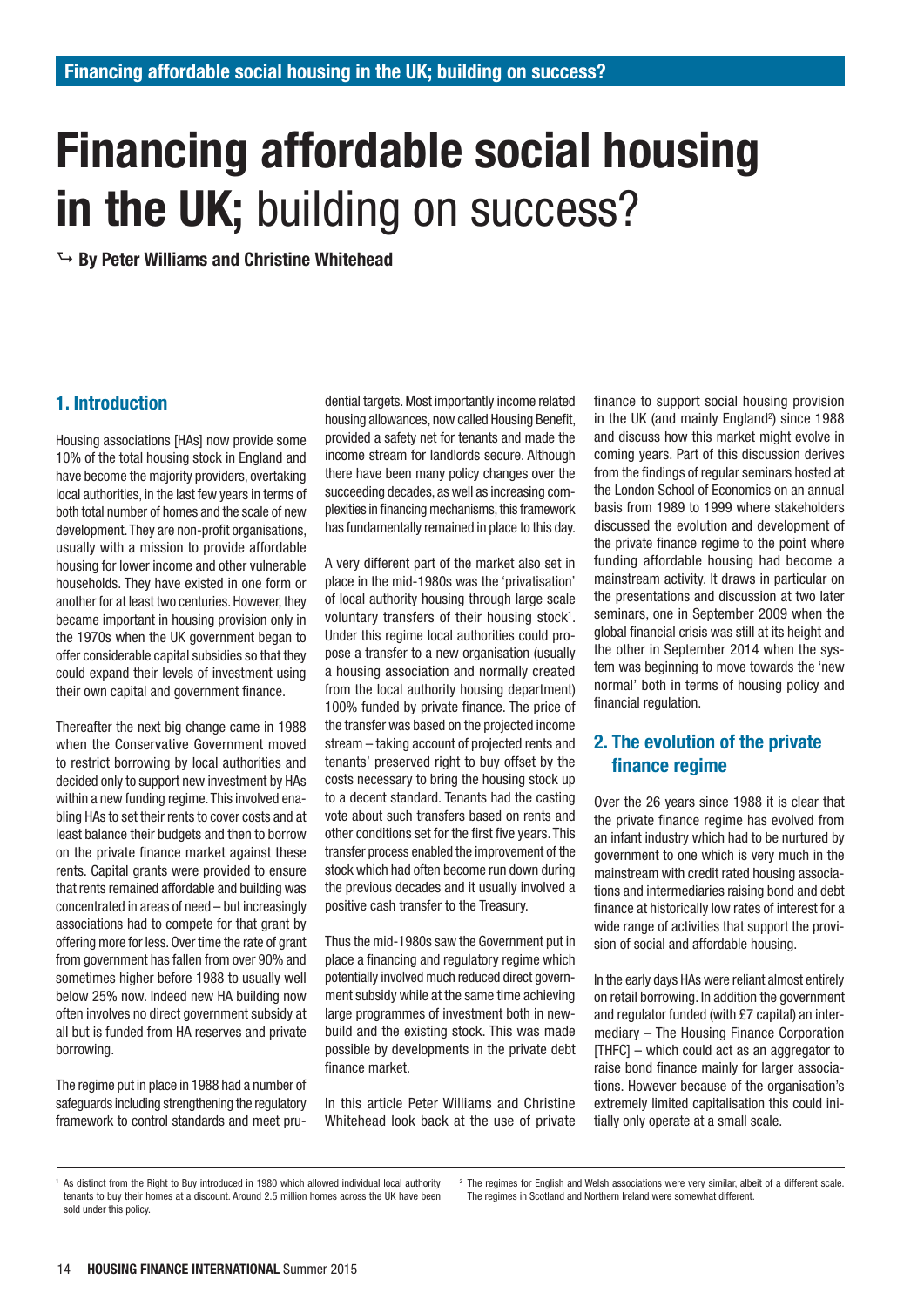The debates at the regular LSE seminar in the early years were almost entirely around the question of whether the debt finance was in actuality guaranteed by government. The legal position was straightforward – there was no guarantee. However the Housing Corporation – which acted both as the provider of government funding (technically in the form of a loan) and as the regulator, took only a second charge – protecting the private finance providers from most of the risks associated with lending to the sector. In addition the Corporation as regulator was in a position to restructure associations if problems did occur. Finally, income-related subsidies in the form of housing benefit provided a large proportion of the rental stream. In reality therefore this was a pretty low risk market (Pryke and Whitehead, 1991, 1994, 1995; Bramley in Turner and Whitehead, 1993).

Even so, in the early years the interest rates charged were some points above the LIBOR rate so the system appeared quite costly. However rents were enabled to rise in such a way that reserves were built up (Chaplin et al, 1995) and experience grew to the point that ten years later interest rates for private loans were comparable to those found in the only other major social housing finance market which was fully guaranteed by government, the Netherlands (Priemus, 1999). These rates were sometimes as low as 30 basis points above LIBOR and showed very little variation between associations whatever their scale of operation, financial strength and level of borrowing (Whitehead, 1999).

Thus, over the first decade the market grew rapidly and clearly became an important and healthy segment of the UK housing finance market. This position only started to change with the global financial crisis and the austerity and financial restructuring packages brought in under the Coalition government (Whitehead and Williams, 2011).

The development of the social housing finance market remains the biggest privatisation in the UK with total funding now in the region of £59 billion in England alone with funding forecast to grow by a further £25 billion to 2019, up £14 billion in net terms (see the annual Global Accounts<sup>3</sup> produced by the regulator the Homes and Communities Agency – the successor body to the Housing Corporation).

Since 2008 the debt market has changed considerably with a number of mergers and

withdrawals from the sector. The number of large active lenders is now down to 5 with a further 10 lenders active in the market (and a total of 28 lenders having lent to the sector).

Importantly, many bank loans from the late 2000s are now unprofitable resulting in a pressure from lenders to re-price when opportunities arise. Loan terms have shortened from 30 years to 10 years and the interest charge has risen from 25-50 basis points (bps) plus LIBOR to 130 to 200 bps. As the HCA report notes with respect to housing associations in England (HCA, 2015);

'Increasingly, providers are using revolving credit facilities for short-term needs, combined with capital market funding for the longer term. These facilities add extra flexibility in terms of cost and security use to the relationship benefits of bank funding. However, the bank market is not in most cases meeting larger providers' need for longer term funding. As a result, the basic treasury model of the sector is changing, introducing new tiers of short- (overdraft and revolving) and medium-term facilities to long-dated debt from existing bank facilities and the capital markets. This will in turn increase the refinancing needs of the sector in the next 10 years as both new and existing loans expire together'

This evolution has gone further with associations raising finance via private placements with insurers, retail bonds issued and now crowd funding being deployed. It is clear that the era of bank debt dominance at least in terms of new funding is over and that the landscape is now much more diverse. Because of the very large back book, bank debt will continue to be the largest source of funding at least for some years but that position will evolve especially in the light of growing dependence on bond finance.

Bond market issuance via the capital markets is now the resurgent source of funding. In 2013/14 some £2.9 billion of bonds was issued by associations in the debt capital markets, exceeding the £2.5 billion raised via bank debt. The first private finance was via the bond market in 1987 and this market is now growing and evolving too. An increased range of institutions are buying paper and via a variety of instruments and structures. Typically there are pension and life funds looking to match long-dated liabilities with an index-related income stream. A further £500 million was raised through private placements. The size of the bond issuance has reduced. The smallest issue in the year at £25 million had an all-in cost only slightly higher than larger issues. There were 2 benchmark issues of £250million or more and a further ten of over £100 million. Pricing of these issues was between 95bps and 140bps over gilts (Government bonds) with terms mainly between 30 and 35 years. This relatively narrow range is also reflected in provider credit ratings, which are all between A and Aa3. There were some 'club' issues where a group of associations combine their funding needs.

There continue to be debates as to the advantages and disadvantages of bank debt or bond finance with some arguing that bond financing lacks flexibility, is more complex and more costly in terms of expensive arrangement processes and higher exit costs. However the pricing can be attractive, funds are available and the loan terms are long, which gives associations considerable certainty with respect to their funding costs. Ultimately most large to medium sized associations seek to have a balanced portfolio of loans – short and long term, fixed and variable rate and bank debt and bond

During the last 3 years the Government in England has embraced the concept of loans and guarantees as distinct from grant. Driven by a shortage of public money and the fact that loans and guarantees score differently than grant in public expenditure terms, 2013/14 saw the first government guaranteed debt made available to providers under the Affordable Homes Guarantee Programme through a subsidiary of THFC. The guarantee backed a £500 million loan from the European Investment Bank [EIB] for on-lending to providers. This subsidiary has subsequently issued its own bonds. The combination of the government guarantee and EIB's AAA rating resulted in very low on-lending rates to providers, at around 40bps over gilts. This funding source is only available for new development.

The sector remains an attractive lending prospect for both banks and capital markets, with a strong asset base, predictable income streams and government support through Housing Benefit and regulation combining to produce favourable pricing. Despite the changes discussed earlier, the availability of debt through capital market finance has continued into 2014/15, with the fall in the gilt rate triggering further reductions in the cost. Over half of new debt raised was via this route. The Guarantee Programme referred

<sup>3</sup> See https://www.gov.uk/government/uploads/system/uploads/attachment\_data/file/414362/ Global\_Accounts\_2014\_Full.pdf.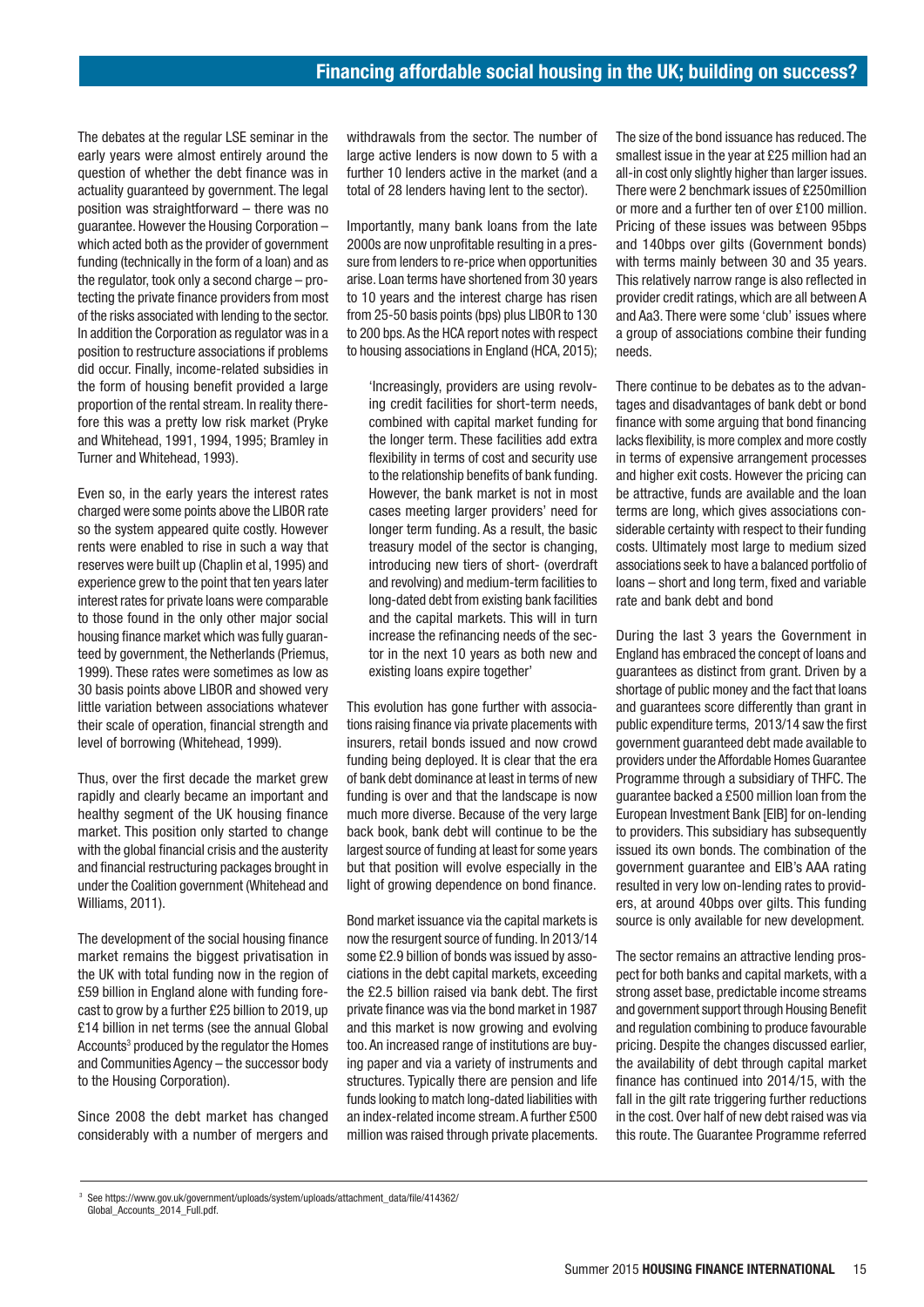to above was a new departure for governmentlinked financing to the sector, while a small number of local authorities have on-lent from their Public Works Loan Board facilities.

#### 3. Looking back

As is clear from the discussion above, by the end of the first decade after 1988 the market was pretty mature. The actors understood the nature of the product and the risks – and there was little point in regular discussion around a well operating system. Although there have been a number of 'incidents' over the years, the decade from 1999 was mainly one of steady growth with the only major concerns being how to expand social sector housing output and to substitute for declining grant. The market had experienced minimal losses and there had been only one insolvency. Lenders had to work hard on occasions to defend their interests and government had taken a long while fully to engage with the reality of having strong private sector partners in the shape of lenders. But the system seemed strong and functional.

#### 3.1 The position in 2009

Then everything changed. The seminar in September 2009 was convened in an environment of massive financial uncertainty – where the worst initial effects of the Global Financial Crisis [GFC] had been addressed but most borrowing markets remained fundamentally closed.

When the seminar was convened in 2009 we concluded in our report (see footnote below4 ) that a new era was emerging in contrast to the picture of almost continuous growth over the decades from 1988. We drew parallels with the situation in 1988 citing the following;

- **-** Low levels of activity; rising grant rates;
- **Example 1** Limited capacity for leverage with few lenders with an appetite for lending;
- A growing interest in bonds as a means of funding rather than debt;
- **A** discussion of the potential for equity investment;
- **A** government that cut back heavily on public expenditure once the economy recovers and interest rates move back to 200 bp above LIBOR.

We noted that the number of lenders active in the sector had declined – there were fewer than 10 lenders (with a strong regional lender in both Scotland and Wales) with market conditions working against major new entrants and product innovation. Equity investment in associations has been rejected by government as a way forward, although individual associations were setting up joint ventures with the private sector. We also noted the important changes taking place in both the investment and regulatory frameworks which in the end proved short-lived – the Tenant Service Authority set up in 2008 to take over the regulatory functions of the Housing Corporation. These were then transferred to the Homes and Communities Agency (which had taken over the Corporation's investment functions in 2008) in 2012 when regulation was also scaled back to focus only on finance and governance.

The credit crunch had significantly affected the situation. The shortage of funds had changed the dynamics of the market place with associations in a more vulnerable position than they had been previously, given the falls that had taken place in property prices and sales. In particular a number of associations were exposed to the near closure of the private housing sales market because of their involvement in shared ownership (a part rent/part buy product) which was used by them to provide cash flow and build reserves to expand investment. Some of these problems were being addressed by the Kickstart programme bringing forward capital grants and so enabling investment activity to be maintained – but that in itself puts further pressure on borrowing.

Overall the risks were higher and the demand for funding was less predictable. In our assessment there was a discussion about associations refocussing on social rented provision secured with higher grant. In reality that did not happen, indeed the government stepped back from the provision of social housing and introduced 'affordable rents' – pressuring associations to move to develop these homes with less grant and higher rents (80% of market rather than 40% of market which is what social rents are). The government's focus was on getting associations to be part of the process of helping restart the housebuilding industry after the downturn.

So in 2009 we had some understanding of the issues that were likely to impact on price and availability of social housing finance but very little about how much would be required and the extent to which subsidy would be available. However the fundamentals remained. Associations who were in the market for borrowing (remembering that this was a small minority of the total number, i.e. those with

an active development programme) still had strong balance sheets which would in normal times make borrowing relatively easy. Housing benefit remained available for all tenants on low incomes and because of the emphasis on accommodating vulnerable households this meant government was providing around half of all rental income to associations. There was plenty of leeway to increase rents if necessary in most areas. The regulator still acted to ensure stability in the market and to address specific difficulties such as arose from certain more sophisticated financial instruments (interest rate swaps to cover fixed rate borrowing) and government subsidy remained a second charge. Overall, there was a great deal of uncertainty but also some optimism.

#### 3.2 The position in 2014

At the seminar in September 2014 some of these uncertainties had been resolved but others had emerged significantly because of the reduction in capital grants; the move towards affordable (80% of market) rents and welfare reform. The coalition government cut grant funding for the period from 2010 to 2015 to £4.5 billion from which they expected some 170,000 units based on a new affordable rents policy which would require rents to be set at up to 80% of market levels. This had significant impact on HA development programmes and plans (CCHPR, 2013)

They also, for the first time, implemented welfare policies which (at the margin) removed the certainty that social rents would be covered by housing benefit. A welfare cap was introduced which limited the maximum an individual household could claim to roughly the median earned income (£500 per month for a family). This has had very little impact on rental income but has generated additional costs in supporting the small number of social tenants affected. More importantly from the point of view of rental income and management of the stock tenants are now 'charged' for bedrooms above the number deemed appropriate for their household size and structure (DWP Select Committee, 2014).

In combination these have impacted upon associations in a variety of ways depending in part on the markets they are serving. Overall capital funding to the sector has been cut by 50%. Although the take up of the 'affordable' rent programme is increasing (the number of new affordable rent homes rose from 928 in 2011/12 to 40,636 in 2014/15, it is at best a partial and

<sup>4</sup> See http://www.thfcorp.com/docs/news/LSE%20Development%20and%20Change%20background%20paper-%2029%206%2009.pdf.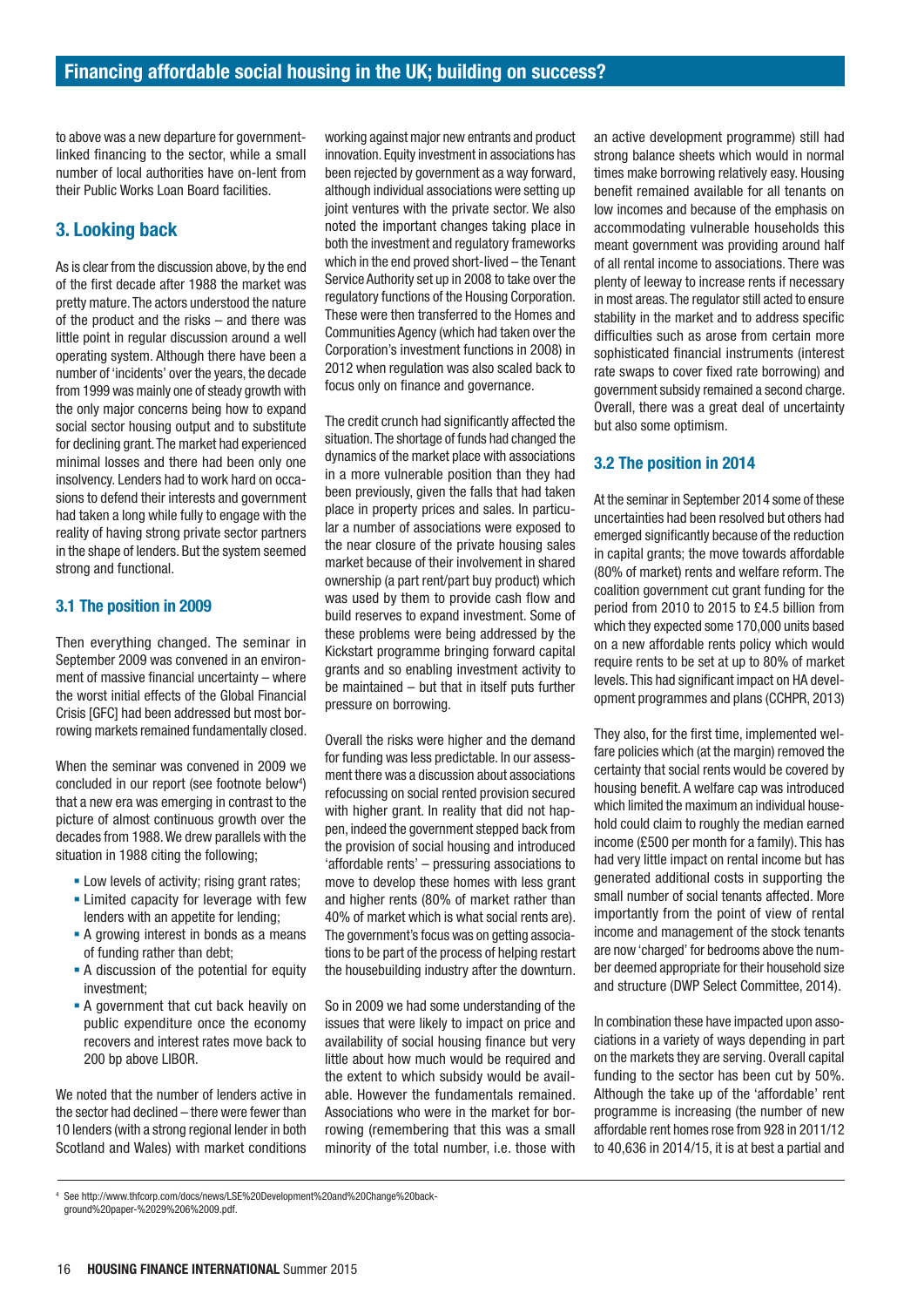limited solution. Rather ominously new homes built for social rent fell from 36,713 in 2010/11 to 6,192 in 2014/15 – although there will be a very large one-off increase in 2015/16.

As one of the speakers at the seminar (a finance director) highlighted, the prudent approach adopted at his association included a sensible debt service ratio, no reliance on sales to meet obligations, an active asset management strategy and a forward funding programme. He questioned the tensions between the new affordability regime and the social purpose of the association but recognised the need to balance out competing objectives around social purpose, affordability, welfare dependency and increasing supply. A second speaker, a funding advisor, reminded us of the successes of the private finance regime along with what he called the minor misdemeanours around stand-alone and structured derivatives, both of which were in the process of being worked out of the system. More critically from his point of view was the reliance on bank debt which was now unprofitable but which was also constraining associations via covenants and the banks' unwillingness to allow HAs to refinance. He also highlighted some of the problems with regulation. It had led to a lack of credit differentiation (and the survival of mediocre associations), strong credit ratings unduly reliant on regulation and regulation had induced passivity on the part of HA boards. The implicit guarantee provided by regulation also meant lenders were unlikely to face default and repossession because a transfer of engagements would take place. He asked why HAs need the current form of regulation.

A third speaker who was involved at the outset of the private finance regime in the UK took up this point. She put considerable stress in her closing remarks on the continued importance of regulation to get secure low margins (and ensure access for all sizes of HA from the full range of funders). She reflected that in the late 1980s long-term finance from banks was not envisaged, and this led to the creation of THFC to give access to the bond market and longer term finance. This is a role THFC has continued to play (along with helping ensure access to smaller long-term fixed rate loans from the bond market). She was not persuaded that equity investment made sense given housing providers want long-term ownership of properties. A 2003 study had demonstrated there was a deep market for revolving credit facilities (borrowers pay a fee to secure access to funds as and when they need it) of up to 10 years from banks and long-term bonds, albeit it was several years before the demand for this emerged (Joseph and Terry, 1997).

 She asked what might provide the equity/subsidy to enable social housing development in the absence of government support. She highlighted good treasury management and the issue of good timing for the drawdown of loans (a £250m bond with saving of 10bps gives £¼m saving per annum) along with the right balance of fixed and variable loans plus appropriate use of hedging instruments. She also laid considerable stress on good asset management to strengthen the balance sheet. She set out 3 areas where she thought new capacity could be found:

- 1. If associations could exploit planning gain with government requiring 50% of the increase in land values to be used to support social housing
- 2. The potential for infill development on local authority-owned land which would remain in LA hands and be financed by an increase in LA borrowing capacity and, finally;
- 3. She felt that tax breaks specifically for institutional investment in social housing should be introduced.

She concluded that private finance is not the problem, finding subsidy for the core business of social housing is.

#### 4. The current position and looking to the future

#### 4.1 The policy environment

The election of a majority Conservative government in 2015 means that in some ways there is greater certainty than under any other outcome but in others the future is far less clear.

On the certainty side the scale of funding is already set. The Government's 2015-2018 Affordable Homes Programme is aiming to produce 165,000 homes from £1.7bn as compared to the 170,000 plus from triple that amount over the five years from 2010-2015. This is to be achieved by the continuation of the affordable rents regime and the guarantee scheme which reduces the costs of borrowing together with much greater emphasis on bringing forward public land for housing. This will provide additional subsidy in kind to the extent that the land is provided in partnership between the owners and housing providers and from the results of negotiations with respect to planning obligations to provide affordable housing. However it will also undoubtedly use up HA reserves and there are concerns among some that there is inadequate balance sheet strength available.

One response to the increased funding requirement and to the needs of households who in the past would have become owner-occupiers but currently are not able to do so, has been to become increasingly involved in market housing provision. HAs are helping to build for the owner-occupied market, especially for shared ownership and shared equity products and also to build for market and intermediate rent products. This approach can increase profits which can be recycled into additional investment, provide for a range of households no longer able fully to fund themselves and diversify HA activities into the management of mixed tenure developments (Williams et al, 2012).

One of the most significant factors on the uncertainty side is the impact of further welfare reforms. The new regime for HA rents sets maximum increases at Consumer Price Index [CPI] plus 1% but welfare payments are to be held constant for 2 years and will then rise only with CPI while housing benefit also rises with CPI not with actual rents. The expectation is therefore that HAs will not always be able to increase rents by the maximum as tenants will not always be able to pay such increases. More fundamental is the announced reduction of the welfare cap to £23,000 per annum. The cap is also likely to be further reduced during the current Parliament to £21,000. At that level many mainstream families, especially single parents with 2 children, who are wholly dependent on welfare payments will not have all of their rent paid. These changes and others that could be introduced will have three main impacts on HAs – their rental income will no longer be as secure, they will have to use additional resources to deal with the shortfall in rental income and they will have to support their tenants in the more difficult environment (NHF, 2014; Grant Thornton, 2015; Clarke et al, 2015 forthcoming).

A longer term concern lies in the government's commitment to move to a Universal Credit regime within which housing benefit is no longer directly identified and tenants pay their own rents. The potential for large increases in rent arrears arising from this regime is recognised as an important problem. However, the most immediate uncertainty however arises from the Manifesto policy to give HA tenants the Right to Buy their property (extending earlier legislation on the Right to Acquire and the preserved Right to Buy for tenants in place when Local Authority dwellings were transferred to LSVT HAs. We discuss this in more detail below.

#### 4.2 Financial developments

As touched upon earlier, associations have now moved into a new era where the 'terms of trade' are being substantially rewritten on a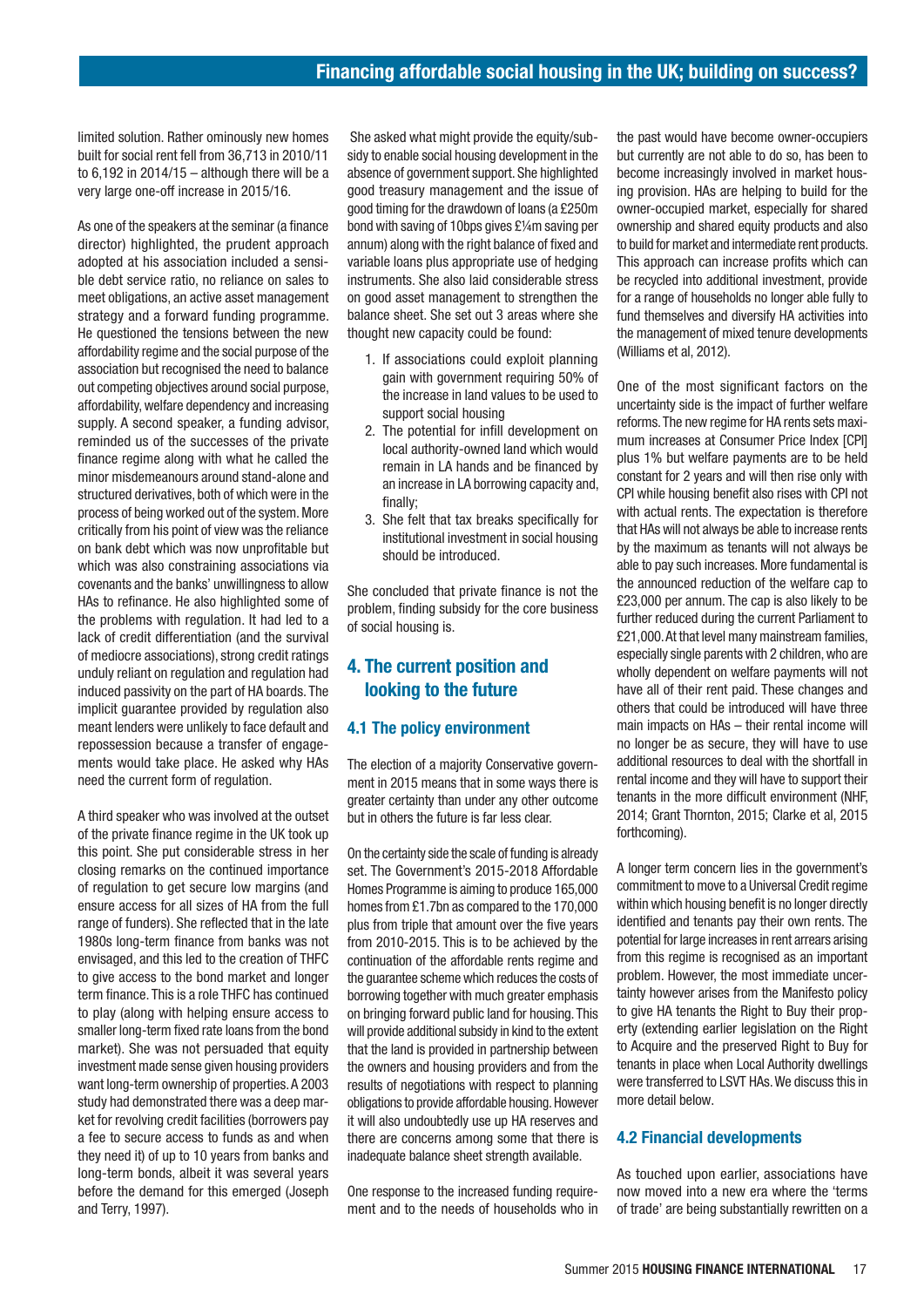continuing basis (usefully discussed in KPMG, 2011, Standard and Poor, 2102; Chevin, 2013). Over the five years to 2015 this triggered much reflection on where associations might go in terms of funding and role (see, for example, the series of papers prepared by a major London association, London and Quadrant in conjunction with PWC (2010-2012) and the view of the ratings agencies; Moody (2013 and 2014). With reduced government finance, associations were under considerable pressure to diversify their activities to include more profitable but more risky private sector initiatives which might produce profits and thus a stream of income which could be used to cross-subsidise their social rented development. Clearly not all associations could or would do this. Some (typically smaller) associations simply reduced activity to reflect new circumstances. Others set up subsidiaries which undertook housebuilding, employment services, private renting and indeed functions outside of housing altogether such as provision of leisure facilities. Some associations resolved to sell stock on a regular basis to balance their books. The diversification that has taken place is still modest in relation to the stock as a whole but is indicative of the tensions that exist.

These developments have prompted a continuing debate as to ways ahead regarding funding. Some have asked whether institutional investors would become major players in the affordable housing market by for example, buying freeholds and leasing homes back to associations (JLL, 2014) or the creation of a social equity fund (PWC and L&Q, 2012). Equally government could take equity stakes (Walker, 2014). Alternatives have also included moving to market rents (PWC and L&Q, 2012) and the creation of a new regime of 'living ' rents linked to local incomes (JRF and NHF, 2015) as well, of course of restoring grant funding (Capital Economics, 2015).

It is not evident that the Government is willing to embrace any of these suggestions. For the moment it has settled on continuing their policy of realising assets by selling HA homes to their tenants (see below). This aims to secure the dual objectives of enhancing home ownership and generating receipts for new building topped up by a requirement that local authorities sell their most expensive housing stock, the practicalities of which have been challenged by many (eg, Kerslake, 2015).

#### 5. Conclusions

It is evident from this review that over a quarter of a century the private finance regime for social housing in the UK has been a successful

initiative. However it has not been unchanging nor unproblematic. The market has shown a degree of volatility arising from both policy and market conditions. In retail debt funding terms it is undoubtedly currently in a contraction phase. Initiatives looking to increase equity finance have as yet been relatively small and confined to new mixed tenure developments.

Current concerns are exacerbated by a number of outstanding issues around the future strength of the association sector and its regulatory and financial environment. These will undoubtedly be condition lender appetite going forward. However there have been many times in the past when HAs and the financial institutions have rung warning bells but there has generally been relatively little subsequent negative impact.

Most recently the new government has set out its intention to introduce a Right to Buy policy for all tenants of housing associations in England. While some existing association tenants have enshrined rights (both preserved Right to Buy as stock transfer tenants and Right to Acquire for tenants in homes built post 1997 – probably in excess of 1.2 million tenants -around half of the total number of HA tenants) higher discounts and shorter 'waiting' period mean that take up is likely to increase. An important issue is that the new policy might threaten the HA sector's status as private bodies and ultimately whether the private finance they have raised will count instead as public debt. This would be so much of an own goal for government that it is probable that the policy will be developed so this is not the case – the fact that the discounts are paid for from sales of more expensive local authority properties rather than the HA is part of this story. However there are currently clear concerns not just about the status of the sector's debt but also with respect to the value for money for associations in continuing development programmes which might simply generate sales.

At this stage there is no real evidence on the financial impact of such a sales policy nor on the flow of receipts that might be generated to enable additional building. However it highlights the policy risks that still surround this sector, driven by both its continued reliance on public subsidy (if not grant then housing benefit and ultimately un-hypothecated Universal Credit) and the underlying drive by the government to promote home ownership (especially given the decline of that tenure in the last decade).

At the same time the HA sector has shown considerable resilience and has now built up a significant asset base with a substantial rental flow. This gives the sector the capacity to ride out some of the storms that come its way. Associations have shown a considerable capacity to adapt to new circumstances although in so doing some have reduced their role in relation to the poorest households and most are looking to strengthen their activity in the middle ground of the housing market. Most recently the Chair of the Communities and Local Government Select Committee has announced his intention to ask the Committee to examine how housing associations use their surpluses with a focus on whether more could be done (Inside Housing, 2015). In 2013/14 the sector in England generated a surplus of £2.4bn although it is important to note that cumulative reserves are taken into account by lenders and so affect the terms available.

One important issue tied up with the regulatory regime and the capacity to fund their own investment is that of mergers and take-overs. Even though there has been considerable restructuring it is still not unusual for a local authority to have to work with dozens of HAs, some large, some small, generating high costs for both groups. More generally it means that scale economies are not being realised. The regulator has in the past called for more systematic restructuring of the sector and this call is likely to be reiterated in the new environment.

This issue of industry structure is one element of a much more fundamental problem. The regime set up in 1988 offered few incentives to HAs to reduce their costs and to operate more efficiently. Bidding for grant put some limited pressure on new-build efficiency but more generally higher costs could be covered by higher rents with the government taking the strain through higher housing benefit payments. Changes in the welfare system are beginning to put some pressure on associations to increase efficiency but there is a long way to go. The means by which government might address this issue are as yet unclear – but they could significantly increase risks for financial institutions, highlighting once again the constraints of policy imposed by putting in place a private finance regime.

The private finance regime for housing associations in England and the UK is recognised as having been one of the biggest success stories of the era of privatisation. It allowed government significantly to reduce grant funding and to bring a new commercialism to the sector. That process has continued to evolve, with associations as not for profit social businesses now setting out plans substantially to increase housing output both for renting and owneroccupation – subject of course to government